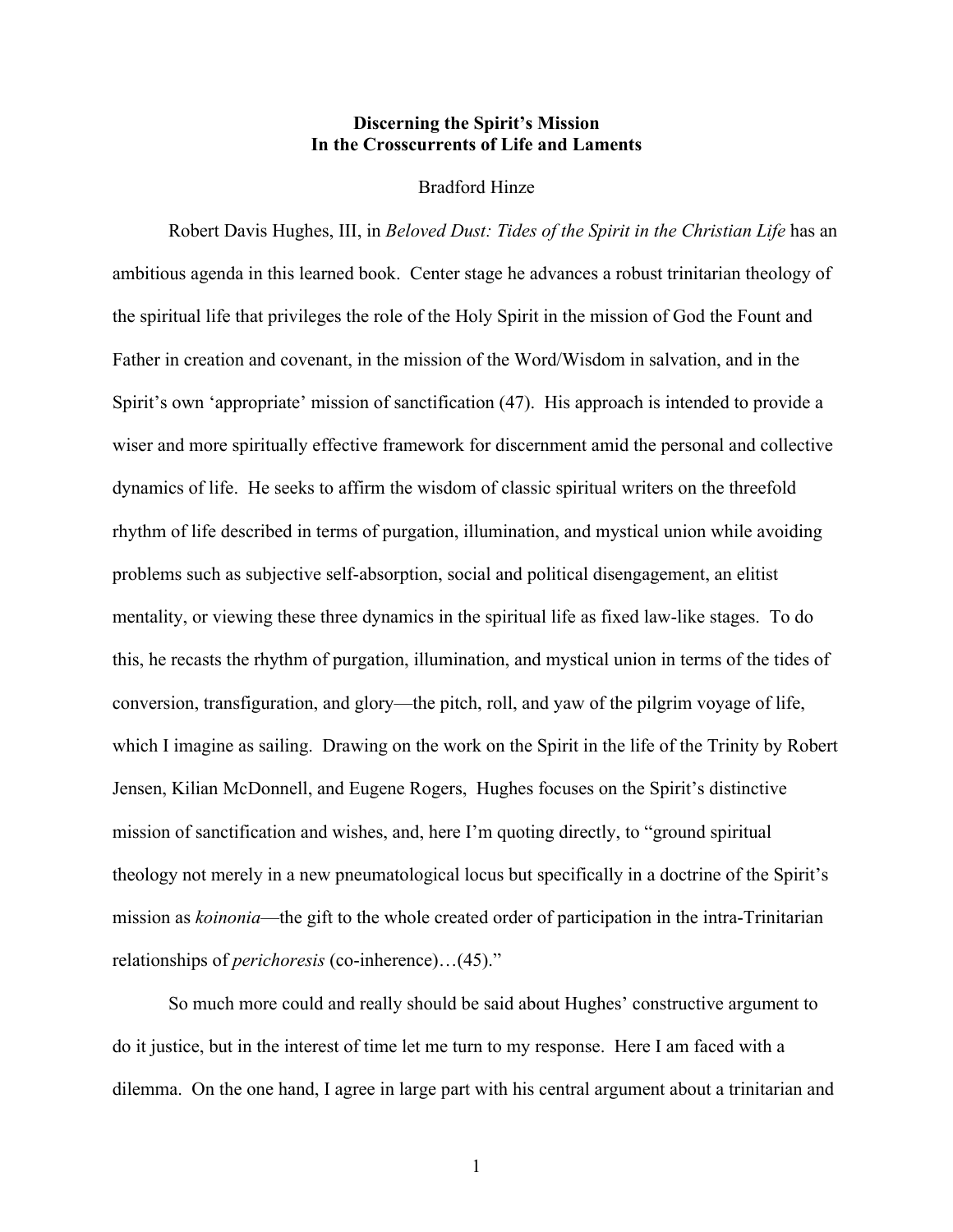pneumatological approach to the spiritual life; this is quite compatible with my own trinitarian and Spirit-oriented approach to ecclesiology and to the church's practices of participatory structures of discernment and decision making. On the other hand, however, and for a variety of reasons that have come into clear focus during this tumultuous period in the history of the Roman Catholic Church, I have reservations about his proposed "grounding [of] spiritual theology … specifically in a doctrine of the Spirit's mission as *koinonia*."

Now, I'm hoping this does not sound like a call for mutiny on this sailing vessel that has a hard enough time negotiating the tides of life! Hughes' concentration on the Spirit's gift of *koinonia* promotes and warrants the sacramental, eucharistic, episcopal, and clerical theology and ecclesiology of communion that has become so important in Roman Catholic, Anglican, and Orthodox theologies, as well as in numerous Protestant traditions. There is much that can be affirmed here. But over the past several decades in my church, this kind of theology has often been used to promote church unity by means of obedience to papal, episcopal, and clerical authority, even clericalism, while undermining a prophetic spirituality and missiology that is essential to an individual's faith development and to a local church's mission of inculturation, social outreach, and proclamation by all the people of God. To state matters differently the official Catholic ecclesiology of communion has, since the 1980s, eclipsed the theology of the people of God, and the prophetic calling of all the faithful, that dawned in the documents of Vatican II. This has been the cause of many heartaches and much mental anguish.

Christians cannot thrive in the spiritual life without the Spirit's gift of *koinonia* in our life, our churches, and our social networks. But it is *as important*, and perhaps a necessary precondition, to foreground and feature the Spirit's missionary impulse, an impulse discerned by heeding passionate engagements in life and the disturbing groans and lamentations of God's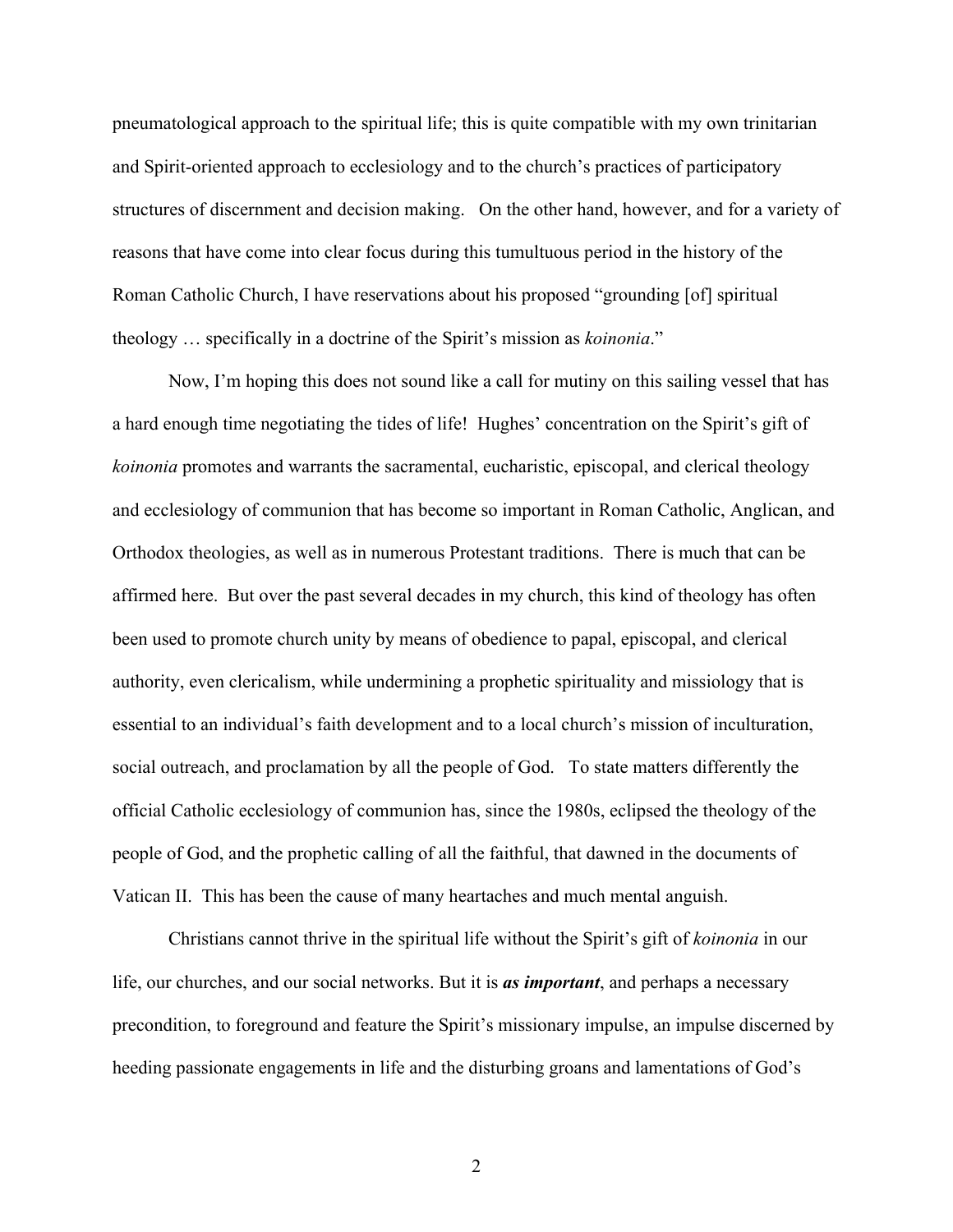people and damaged world, to elicit the prophetic mission of Christian disciples and the church as a community of disciples. Instead of thinking of the Spirit's mission in terms of the gift of koinonia, I wish to stay close to the Nicene Creed as it echoes so many biblical motifs: "the Spirit is the giver of life . . . who has spoken [and we can add continues to speak] through the prophets." To embrace the prophetic character of Christian discipleship and the church as equally important as the church's character as sacrament of *koinonia* requires the spiritual work of prophetic discernment and prophetic obedience led by the Spirit.

Hughes concentration on koinonia can be detected in his many fine discussions of the Spirit's gift of *koinonia* that springs forth in love of God (280ff.; 324ff.), neighbor (297ff.), the order and beauty of the world (311f.), and friendship and community (342ff), and in the sacraments of restored *koinonia*, ordering koinonia, and worship (331ff.). To be fair, our author does not entirely avoid, repudiate, or marginalize the role of prophetic action in spiritual and ecclesial life. To this end he engages David Tracy's treatment of "three interpretive models for theology, ethics, and spirituality that often compete but which [Tracy] sees as ultimately complementary" (198) Proclamation concentrates on negative aspects of life and the gospel themes of word, sin, judgment, and the cross; Manifestation accentuates the presence and immanence of God in creation and life; Prophetic action focuses on liberating praxis as found in the exodus tradition and eschatological motifs associated with God's reign and the resurrection. This provides Hughes with a framework for three spiritualities: self-denial associated with proclamation, self-fulfillment or self-actualization with manifestation, and self-criticism with prophetic action (201-206). Hughes states that "self-transcendence . . . [is] a style that that must now govern all three modes [self-denial; self-fulfillment; self criticism] and all three tides, currents, or movements of the spiritual life [conversion, transfiguration, and glorification]. On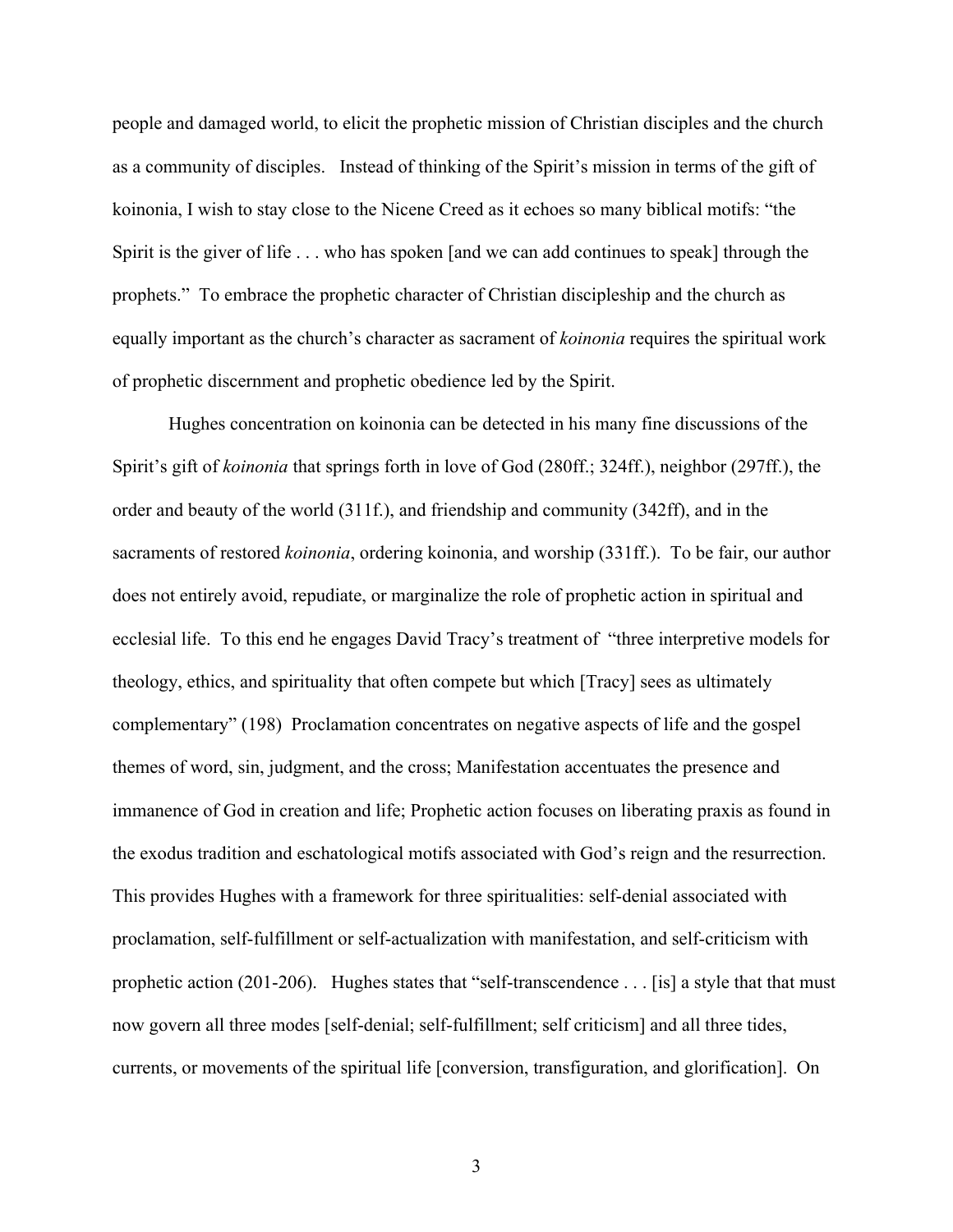this basis,…conversion [can] be seen as a response to the Holy Spirit's call to selftranscendence" (208). While Hughes suggests that "any one of the three modes may predominate in any particular conversion" (209), he suggests that self-denial or cleansing the imago dei as he also calls it (associated with proclamation) correlates with conversion; selffulfillment (associated with manifestation) correlates with transfiguration (265), and selfcriticism (associate with prophetic action) correlates with the third conversion--the dark night of the soul or the second slack (360-1). As intriguing as this framework is, I wonder whether there is not also a prophetic dimension in instances of proclamation and manifestation, and not simply in prophetic action, and likewise in every tide in the spiritual life.

To repeat my main point thus far: while Hughes privileges the Spirit's mission of koinonia in his theology of spirituality, he does offer ample material for developing the Spirit's mission at work in prophetic action so desperately needed in our churches and world today. This prophetic dimension of the spiritual life, I believe, however, needs to be brought into clearer focus and more prominently featured in a theology of spirituality, ecclesiology, and in practice. I will simply suggest several ingredients involved. By augmenting rather than undermining what Hughes offers, my proposal gladly joins his own effort to help individuals and groups negotiate difficult eddies and whirlwinds in personal life, church life, and social life.

First of all, a needed focus on the prophetic character of Jesus Christ and the people of God, must nonetheless be situated in the larger tradition of three threefold messianic offices of priest, prophet, and king –a tradition that has roots in the scriptures and early Christian literature, but is most widely credited to Thomas Aquinas, John Calvin, John Henry Newman, a group of Russian Orthodox émigrés to Paris-- Nikolai Berdyiaev, Serge Bulgakov, Georges Florovski, Aleksy Khomiakov, <sup>1</sup> Yves Congar, and more recently by Romanian Orthodox theologian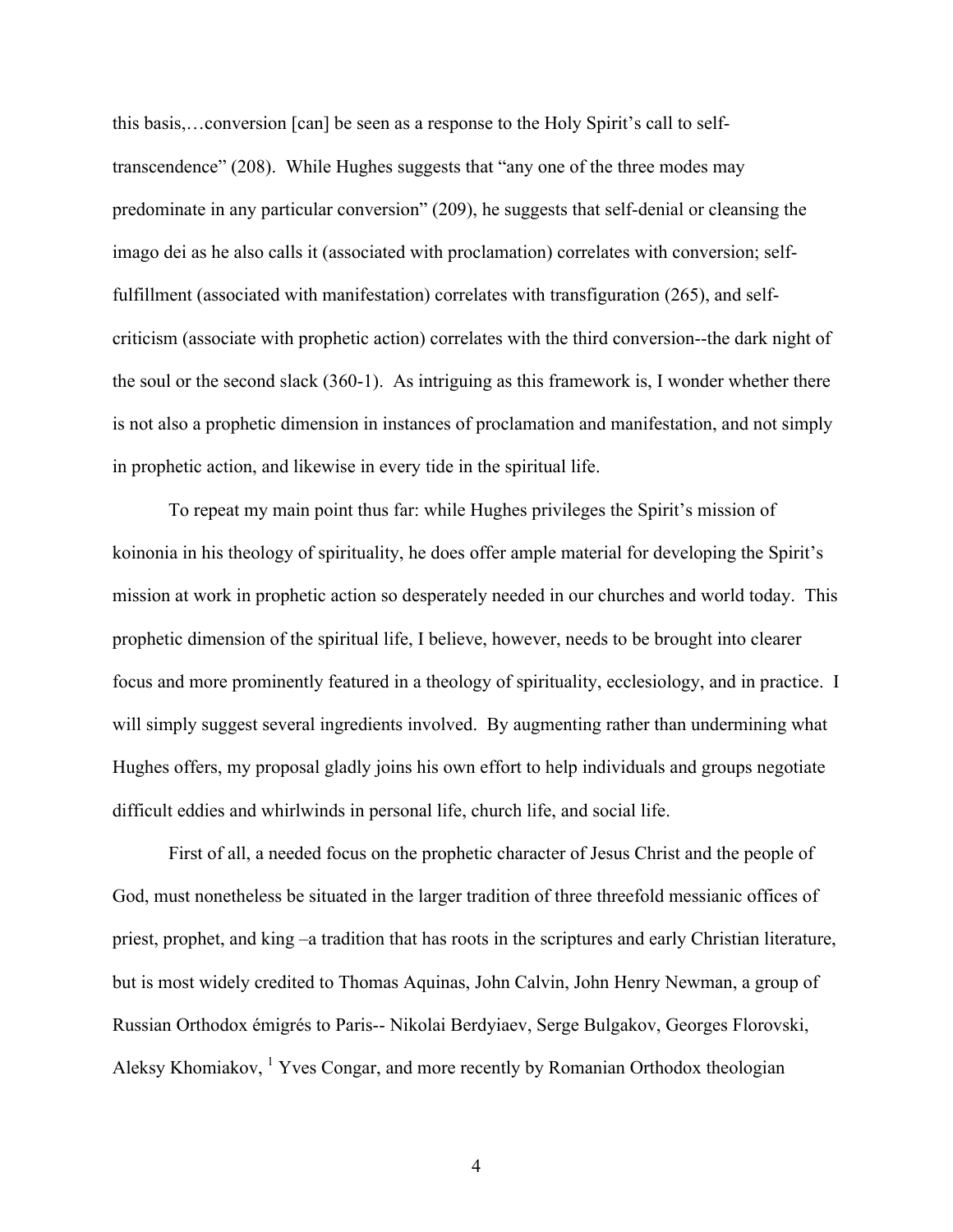Dmitru Staniloae, whose work is interpreted by Radu Bordeianu, and Australian Catholic theologian Ormond Rush.<sup>2</sup> This tradition has its detractors, such as Wolfhart Pannenberg and Andrew Louth, who raise issues that merit attention.<sup>3</sup> But even legitimate questions about how all the faithful share in the threefold offices, do not undermine the prophetic character of the people of God.

Thus, I would suggest that we supplement Hughes and Eugene Roger's valuable concentration on the Spirit's agency in the resurrection and transfiguration so indebted to the Eastern fathers, with more attention to Jesus' discernment of his own mission in the desert at the beginning of his active ministry and in the garden on threshold of its end, and throughout Jesus' life on the highways and byways with the poor and those overpowered by destructive spirits, with the blind, the lame, and the lost, and in the public squares where Jesus engaged priests, Sadducees, and Pharisees and official representatives of the Rome Empire. The anointing of the Spirit in Jesus' baptism crystallizes but a moment in a prophetic life of discerning the spirits by the one Christians recognize and worship as Messiah and incarnate Son of God.

Second, the distinctive calling of the Spirit-animated prophet that we find revealed in the life and ministry of Jesus, embodies, for Christians, the summons to be attentive and responsive to the voice of the Spirit sounding in the deepest aspirations and yearnings of the human heart, in the laments of those suffering in life, and indeed even in the groaning of creation in travail. This is what St. Paul acknowledged in Romans chapter 8: when we struggle with our heartfelt aspirations and our heartbroken laments the Spirit cries out sometimes in sighs too deep for words. This can only be the work of the Spirit of God that we read about in 1 Corinthians 2:10- 16 who teaches, gives wisdom, and helps discern the ways of God. "Those who are spiritual discern all things, and they are themselves subject to no one else's scrutiny." This is neither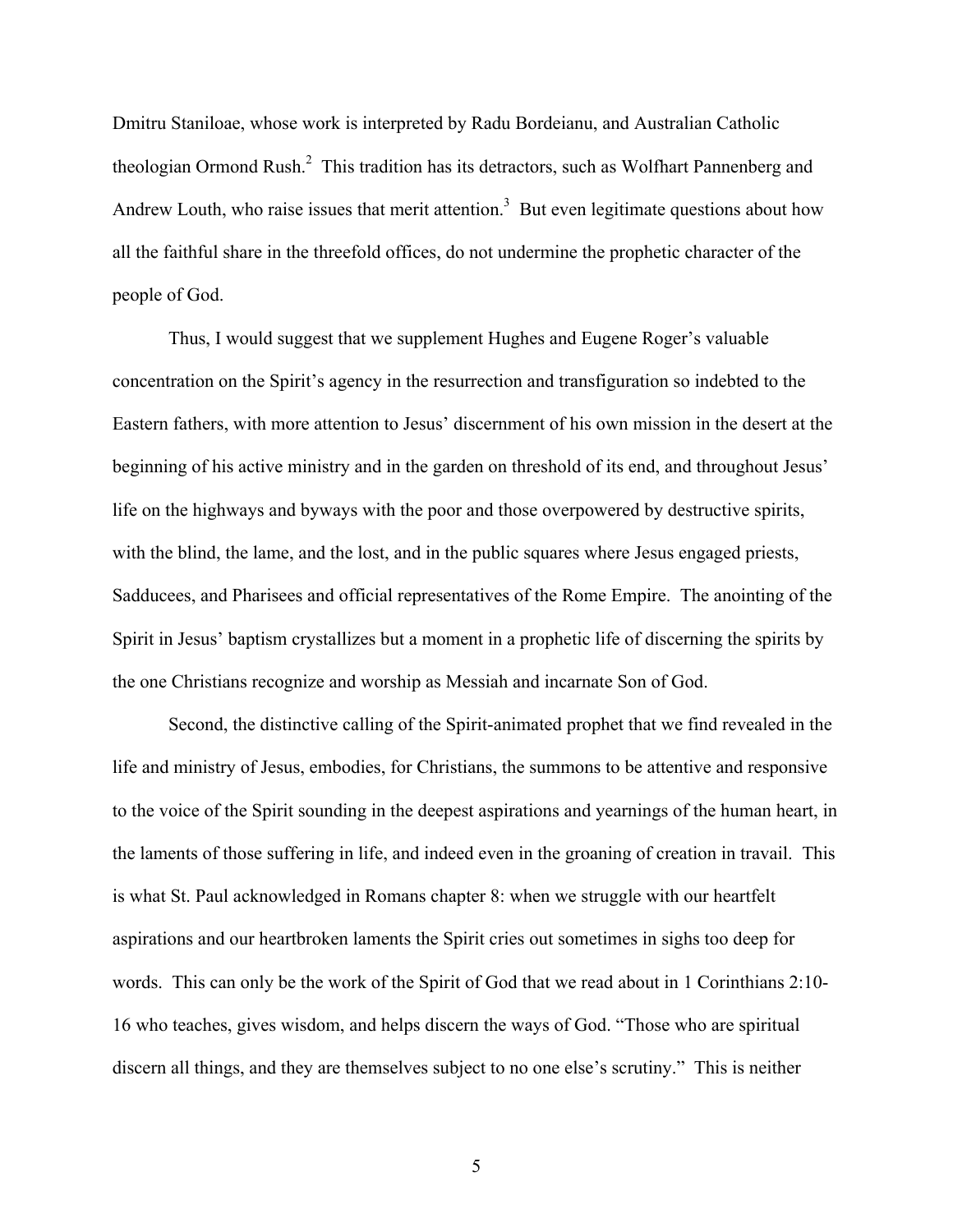blind obedience to religious authorities, nor to mob rule; rather it is discernment requiring eyes of faith to recognize, receive, and respond to the truth of faith witnessed in the sense of the faithful.

Third, the prophetic life of Jesus and of his followers is precisely a life of discernment, one of discerning vocation for an individual or the mission of communities. This is difficult enough for individuals to cultivate, but it is extremely challenging for communities, no matter how small, as Ralph Del Colle and I can testify after being in a small Christian Life Community for over ten years that struggled to engage in communal discernment about our mission. Nevertheless, the Trinitarian understanding of vocation and mission is precisely about becoming an individual person and about a local church realizing its own identity and mission through relationships. Individuation requires communion--perichoresis; and communion fosters individuation. In the words of Teilhard de Chardin, "union differentiates."

The Spirit calls individuals and communities to discern and distinguish the spirits by giving precedence personally and collectively to aspirations and lamentations. This is what we discover in the life of Jesus. Ruth Cohn, a Jewish psychoanalyst and educator believed that in matters of discernment and decision making in life: passionate engagements and disturbances should take precedence. This is true in the spiritual life as well: the passionate aspirations of life and the lamentations and conflicts that disturb should take precedence. Ignatius of Loyola invites people to develop the daily *askesis* (exercises) of the examen when we ponder our deep desires in and through our experiences of consolation and desolation. Thus we seek to negotiate our way in daily life as "contemplatives in action." So too, we need to keep track of our personal and collective life aspirations and our lamentations and disturbances in order to discern our personal vocation and our collective mission. This is how we guide the rudder in the tides of